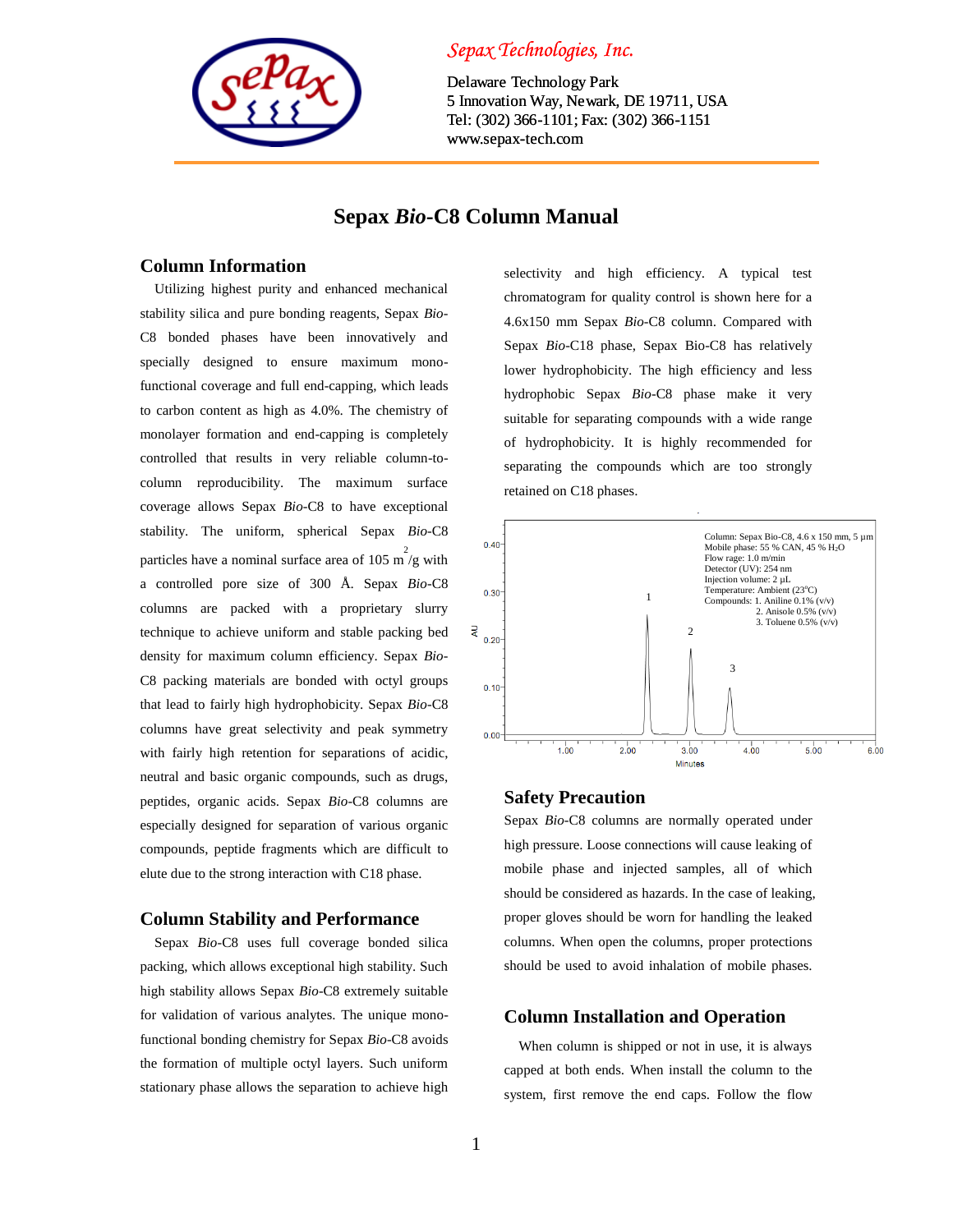direction as marked on the column. Column connections are an integral part of the chromatographic process. If ferrules are over tightened, not set properly, or are not specific for the fitting, leakage can occur. Set the ferrules for column installation to the HPLC system as follows:

(a) Place the male nut and ferrule, in order, onto a 1/16" o.d. piece of tubing. Be certain that the wider end of the ferrule is against the nut.

(b) Press tubing firmly into the column end fitting. Slide the nut and ferrule forward, engage the threads, and fingertighten the nut.

(c) While continuing to press the tube firmly into the endfitting, use a 1/4" wrench to tighten the nut 90 degrees past fingertightness.

(d) Repeat this coupling procedure for the other end of the column.

New Sepax *Bio*-C8 columns are shipped in a mixture of acetonitrile and water. During stocking and shipping, the silica packing could be dried out. It is recommended that 10-20 column volumes of pure organic solvents, such as methanol or acetonitrile be purged to activate the column. Flush the column with starting mobile phase with gradually increasing the flow rate from 0.1 mL/min to operation condition, until the baseline is stable. If the column backpressure and baseline fluctuate, this might be due to air bubbles trapped inside the column. Flush the column with higher flow rate for 2-5 minutes, for example 2 mL/min for 4.6x150 mm.

#### **Samples and Mobile Phases**

To avoid clogging the column, all samples and solvents including buffers should be filtered through 0.45 μm or 0.2 μm filters before use. Sepax *Bio*-C8 bonded stationary phase is nonpolar in nature. It is recommended that the mobile phase be a mixture of organic solvent, such as methanol or acetonitrile and water, even though Sepax *Bio*-C8 can tolerate aqueous buffers as mobile phases. Always degas the mobile phase. A simple way for degassing is to sonicate it for 5 minutes under water pumped vacuum. Gradient

elution methods for Sepax *Bio*-C8 columns often begin with 5% methanol or acetonitrile as the initial mobile phase.

#### **Column Care**

*PH:* Avoid use of Sepax *Bio*-C8 below pH 2 or above 9. Higher pH will dissolve silica, creating defects of C8 bonding that causes separation efficiency loss and retention time change. The optimum performance and operation for longest lifetime are at pH 3 - 7.5.

*Pressure:* Even though Sepax *Bio*C8 can operate at pressure up to 5,000 psi, the normal operation is usually under 3,000 psi. Continuous use at high pressure may eventually damage the column as well as the pump. Since the pressure is generated by the flow rate, the maximum flow rate is limited by the backpressure. It is expected that the backpressure might gradually increase with its usage. A sudden increase in backpressure suggests that the column inlet frit might be plugged. In this case it is recommended that the column be flushed with reverse flow in an appropriate solvent.

 *Temperature:* The maximum operating temperature is  $60^{\circ}$ C. Continuous use of the column at higher temperature  $(>75$  °C) can damage the column, especially under high pH (>8).

 *Storage:* When not in use for extended time, do not allow water or aqueous buffer to remain in the column. Remove any aqueous buffers by washing with at least 20-30 column volumes of 50% methanol or acetonitrile aqueous solution, followed by 20-30 column volumes of the pure solvent such as acetonitrile. Each column is shipped with two removable end plugs. To prevent the drying of the column bed, seal both ends of the column with the provided end plugs.